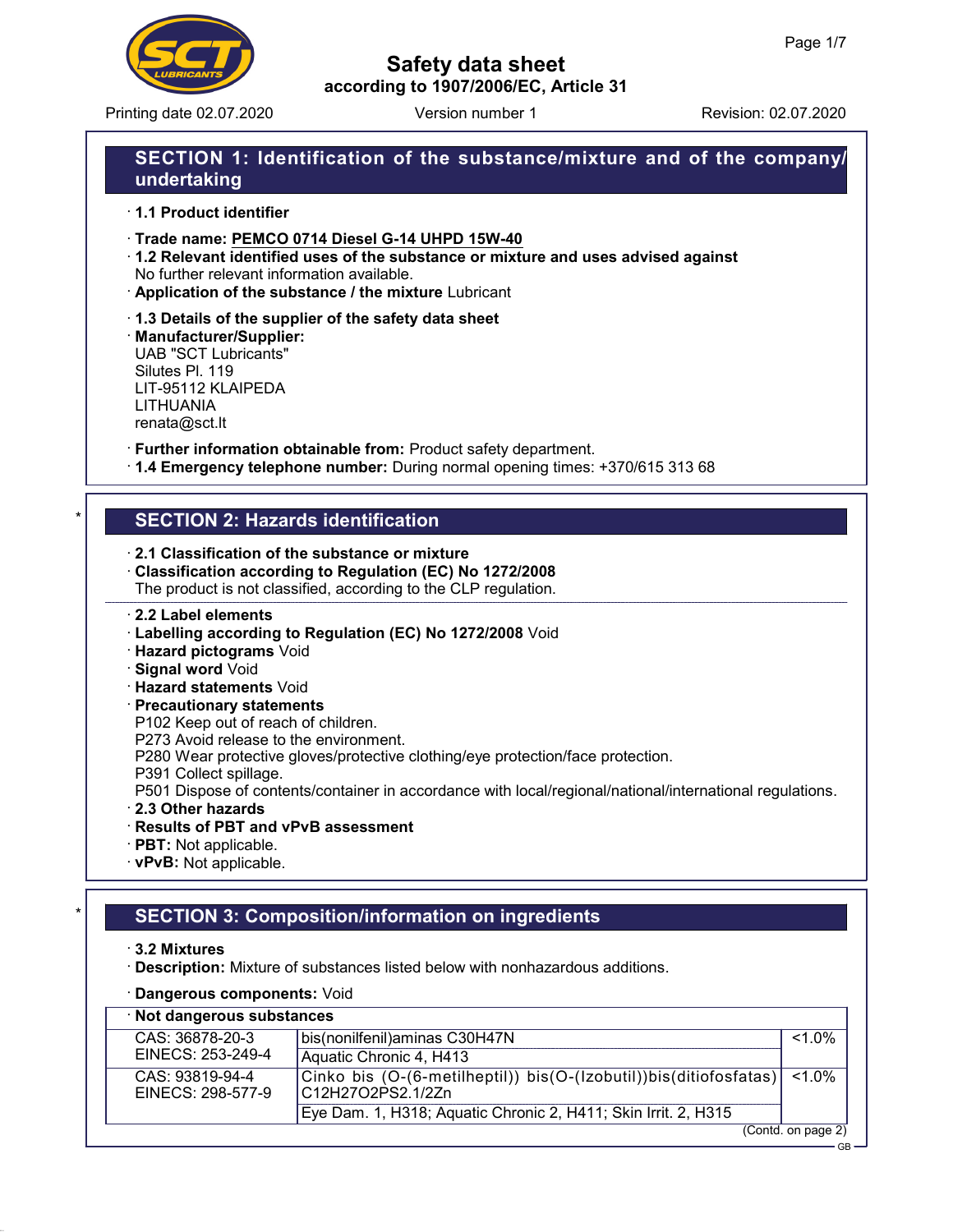

Printing date 02.07.2020 Version number 1 Revision: 02.07.2020

Trade name: PEMCO 0714 Diesel G-14 UHPD 15W-40

|                                                                                           |                                                                                                                                              | (Contd. of page 1) |
|-------------------------------------------------------------------------------------------|----------------------------------------------------------------------------------------------------------------------------------------------|--------------------|
| CAS: 125643-61-0                                                                          | A mixture of isomers of: C7-9-alkyl-3-(3,5-di-trans-butyl-4-                                                                                 | $1.0\%$            |
| ELINCS: 406-040-9                                                                         | hydroxyphenyl)propionate                                                                                                                     |                    |
|                                                                                           | Aquatic Chronic 4, H413                                                                                                                      |                    |
| CAS: 9003-29-6<br>NLP: 500-004-7                                                          | Butene, homopolymer (products derived from either/or But-1-ene/<br>But-2-ene)                                                                | $< 0.42\%$         |
|                                                                                           | Flam. Liq. 2, H225; Asp. Tox. 1, H304; Skin Irrit. 2, H315; Aquatic<br>Chronic 4, H413                                                       |                    |
| CAS: 121158-58-5                                                                          | phenol, dodecyl-, branched                                                                                                                   | $< 0.1\%$          |
|                                                                                           | EC number: 310-154-3 Repr. 1B, H360F; Skin Corr. 1C, H314; Eye Dam. 1, H318; Aquatic<br>Acute 1, H400 (M=10); Aquatic Chronic 1, H410 (M=10) |                    |
| ELINCS: 457-320-2                                                                         | $m3$ -thio-1,2:1,3:2,3-tris(m-disulfido-k2S)1,2,3-                                                                                           | $< 0.1\%$          |
|                                                                                           | tris(dialkyldithiocarbamato)-triangulo-trimolybdenum(IV)<br>dialkyldithiocarbamate                                                           |                    |
|                                                                                           | Skin Irrit. 2, H315; Skin Sens. 1B, H317; Aquatic Chronic 3, H412                                                                            |                    |
| Additional information: For the wording of the listed hazard phrases refer to section 16. |                                                                                                                                              |                    |

### SECTION 4: First aid measures

· 4.1 Description of first aid measures

· After inhalation: Supply fresh air; consult doctor in case of complaints.

- · After skin contact: Generally the product does not irritate the skin.
- · After eye contact: Rinse opened eye for several minutes under running water.
- · After swallowing: If symptoms persist consult doctor.
- · 4.2 Most important symptoms and effects, both acute and delayed No further relevant information available.
- · 4.3 Indication of any immediate medical attention and special treatment needed No further relevant information available.

### SECTION 5: Firefighting measures

- · 5.1 Extinguishing media
- · Suitable extinguishing agents: CO2. Do not use water.

Use fire extinguishing methods suitable to surrounding conditions.

Foam

Fire-extinguishing powder

Sand

- · For safety reasons unsuitable extinguishing agents: Water
- · 5.2 Special hazards arising from the substance or mixture No further relevant information available.
- · 5.3 Advice for firefighters
- · Protective equipment: No special measures required.
- · Additional information

Dispose of fire debris and contaminated fire fighting water in accordance with official regulations.

## SECTION 6: Accidental release measures

· 6.1 Personal precautions, protective equipment and emergency procedures Ensure adequate ventilation

(Contd. on page 3)

GB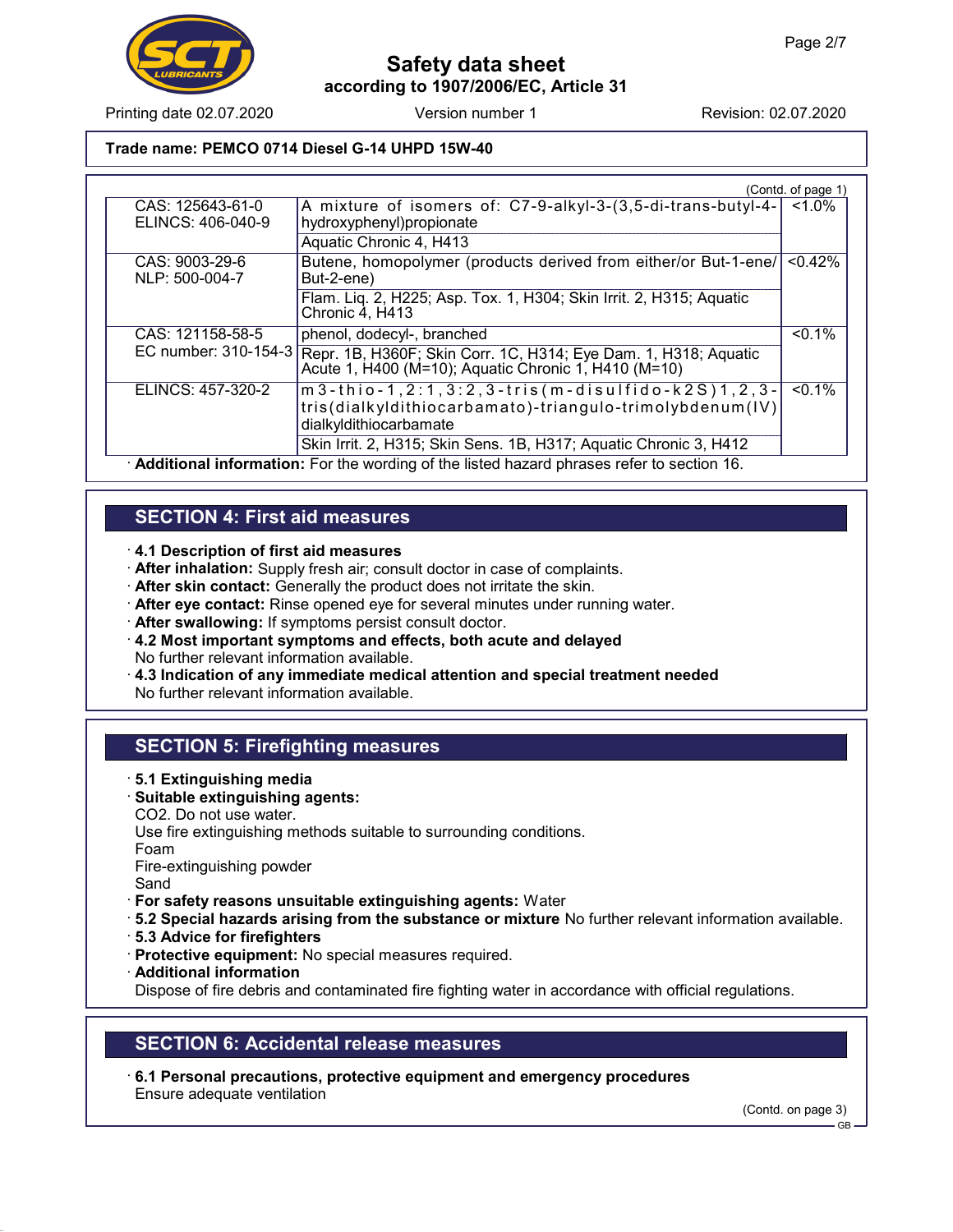Printing date 02.07.2020 **Revision: 02.07.2020** Version number 1

Trade name: PEMCO 0714 Diesel G-14 UHPD 15W-40

(Contd. of page 2)

Particular danger of slipping on leaked/spilled product. Wear protective clothing.

· 6.2 Environmental precautions: Do not allow product to reach sewage system or any water course. Inform respective authorities in case of seepage into water course or sewage system. Do not allow to enter sewers/ surface or ground water. · 6.3 Methods and material for containment and cleaning up:

Absorb with liquid-binding material (sand, diatomite, acid binders, universal binders, sawdust). Dispose contaminated material as waste according to item 13.

· 6.4 Reference to other sections See Section 7 for information on safe handling. See Section 8 for information on personal protection equipment. See Section 13 for disposal information.

### SECTION 7: Handling and storage

· 7.1 Precautions for safe handling No special precautions are necessary if used correctly. · Information about fire - and explosion protection: No special measures required.

- · 7.2 Conditions for safe storage, including any incompatibilities
- · Storage:
- · Requirements to be met by storerooms and receptacles: No special requirements.
- · Information about storage in one common storage facility: Not required.
- · Further information about storage conditions: None.
- · 7.3 Specific end use(s) No further relevant information available.

### SECTION 8: Exposure controls/personal protection

· Additional information about design of technical facilities: No further data; see item 7.

- · 8.1 Control parameters
- · Ingredients with limit values that require monitoring at the workplace:

The product does not contain any relevant quantities of materials with critical values that have to be monitored at the workplace.

· Additional information: The lists valid during the making were used as basis.

- · 8.2 Exposure controls
- · Personal protective equipment:
- · General protective and hygienic measures: Wash hands before breaks and at the end of work.
- · Respiratory protection: Not required.
- · Protection of hands:

The glove material has to be impermeable and resistant to the product/ the substance/ the preparation. Due to missing tests no recommendation to the glove material can be given for the product/ the preparation/ the chemical mixture.

Selection of the glove material on consideration of the penetration times, rates of diffusion and the degradation

· Material of gloves

The selection of the suitable gloves does not only depend on the material, but also on further marks of quality and varies from manufacturer to manufacturer. As the product is a preparation of several substances, the resistance of the glove material can not be calculated in advance and has therefore to be checked prior to the application.

(Contd. on page 4) GB

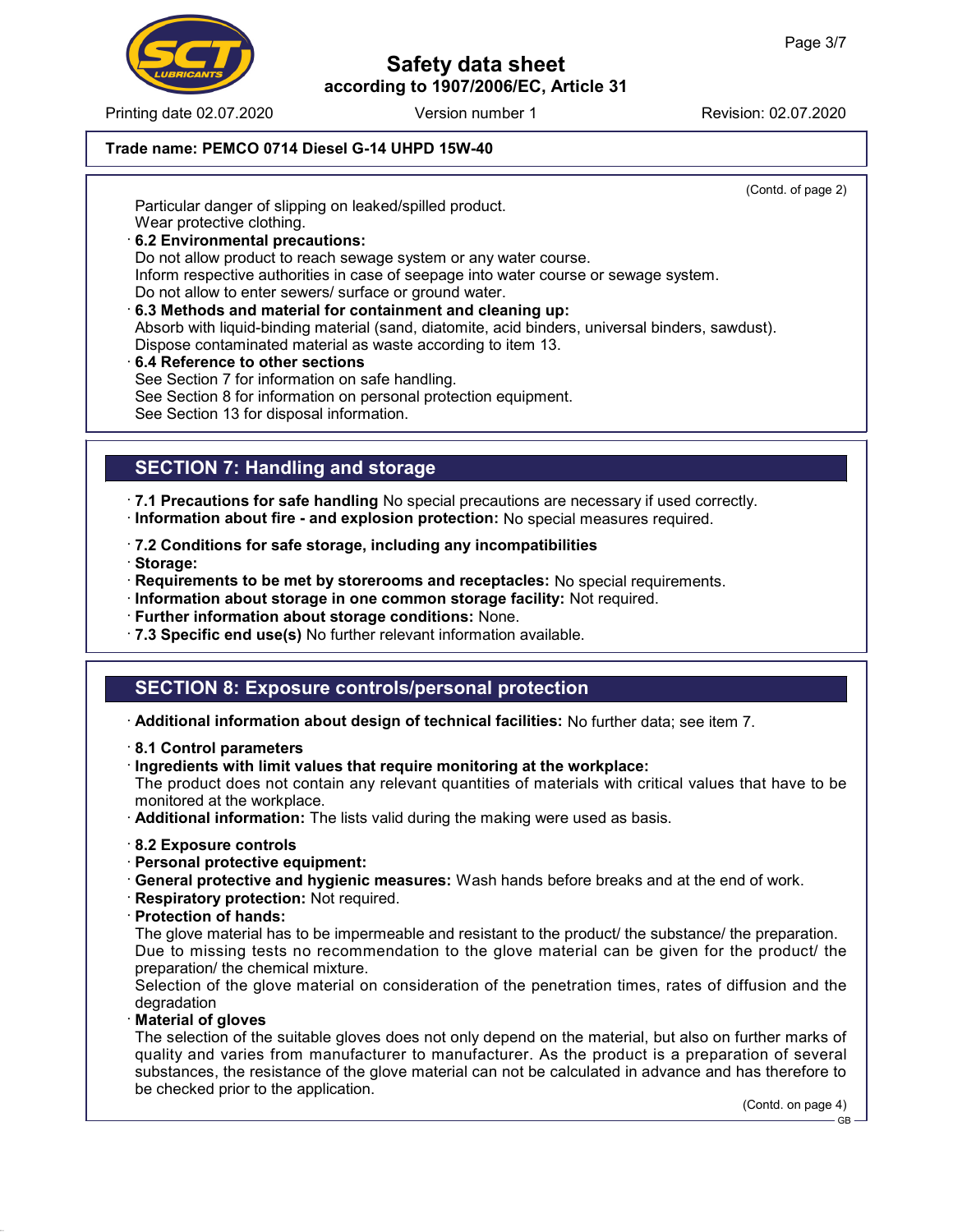Printing date 02.07.2020 Version number 1 Revision: 02.07.2020

(Contd. of page 3)

# Trade name: PEMCO 0714 Diesel G-14 UHPD 15W-40

### · Penetration time of glove material

The exact break through time has to be found out by the manufacturer of the protective gloves and has to be observed.

· Eye protection: Goggles recommended during refilling

| <b>SECTION 9: Physical and chemical properties</b>        |                                               |  |  |
|-----------------------------------------------------------|-----------------------------------------------|--|--|
| 9.1 Information on basic physical and chemical properties |                                               |  |  |
| <b>General Information</b>                                |                                               |  |  |
| · Appearance:                                             |                                               |  |  |
| Form:                                                     | Liquid                                        |  |  |
| Colour:                                                   | Yellow-brown                                  |  |  |
| · Odour:                                                  | Product specific                              |  |  |
| · Odour threshold:                                        | Not determined.                               |  |  |
| pH-value:                                                 | Not determined.                               |  |  |
| Change in condition                                       |                                               |  |  |
| <b>Melting point/freezing point:</b>                      | -40 $^{\circ}$ C                              |  |  |
| Initial boiling point and boiling range: >350 °C          |                                               |  |  |
| · Flash point:                                            | >220 °C                                       |  |  |
| · Flammability (solid, gas):                              | Not applicable.                               |  |  |
| · Decomposition temperature:                              | Not determined.                               |  |  |
| · Auto-ignition temperature:                              | Product is not selfigniting.                  |  |  |
| <b>Explosive properties:</b>                              | Product does not present an explosion hazard. |  |  |
| <b>Explosion limits:</b>                                  |                                               |  |  |
| Lower:                                                    | Not determined.                               |  |  |
| Upper:                                                    | Not determined.                               |  |  |
| · Vapour pressure:                                        | Not determined.                               |  |  |
| Density at 20 °C:                                         | $0.872$ g/cm <sup>3</sup>                     |  |  |
| · Relative density                                        | Not determined.                               |  |  |
| · Vapour density                                          | Not determined.                               |  |  |
| · Evaporation rate                                        | Not determined.                               |  |  |
| · Solubility in / Miscibility with                        |                                               |  |  |
| water:                                                    | Not miscible or difficult to mix.             |  |  |
| · Partition coefficient: n-octanol/water:                 | Not determined.                               |  |  |
| · Viscosity:                                              |                                               |  |  |
| Dynamic:                                                  | Not determined.                               |  |  |
| Kinematic at 40 °C:                                       | >100 mm <sup>2</sup> /s                       |  |  |
| $\cdot$ Solvent content:                                  |                                               |  |  |
| VOC (EC)                                                  | 0.00%                                         |  |  |
| 9.2 Other information                                     | No further relevant information available.    |  |  |
|                                                           | $GB -$                                        |  |  |

(Contd. on page 5)

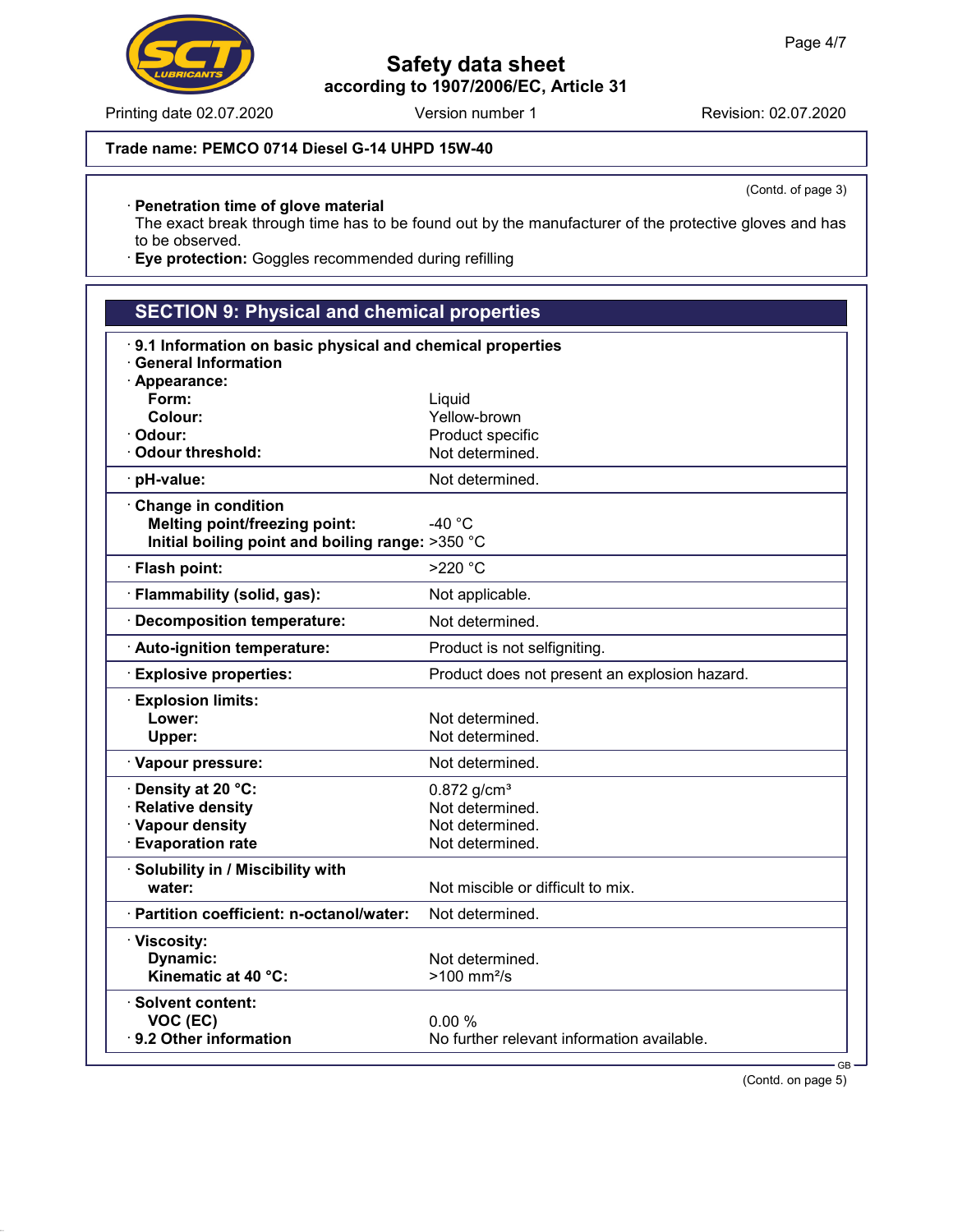Printing date 02.07.2020 **Revision: 02.07.2020** Version number 1

## Safety data sheet according to 1907/2006/EC, Article 31

### Trade name: PEMCO 0714 Diesel G-14 UHPD 15W-40

(Contd. of page 4)

### SECTION 10: Stability and reactivity

- · 10.1 Reactivity No further relevant information available.
- · 10.2 Chemical stability
- · Thermal decomposition / conditions to be avoided:
- No decomposition if used according to specifications.
- · 10.3 Possibility of hazardous reactions No dangerous reactions known.
- · 10.4 Conditions to avoid No further relevant information available.
- · 10.5 Incompatible materials: No further relevant information available.
- · 10.6 Hazardous decomposition products:
- Carbon monoxide Aldehyde Poisonous gases/vapours Carbon dioxide

## SECTION 11: Toxicological information

- · 11.1 Information on toxicological effects
- · Acute toxicity Based on available data, the classification criteria are not met.
- · Primary irritant effect:
- · Skin corrosion/irritation Based on available data, the classification criteria are not met.
- · Serious eye damage/irritation Based on available data, the classification criteria are not met.
- · Respiratory or skin sensitisation Based on available data, the classification criteria are not met.
- · CMR effects (carcinogenity, mutagenicity and toxicity for reproduction)
- · Germ cell mutagenicity Based on available data, the classification criteria are not met.
- · Carcinogenicity Based on available data, the classification criteria are not met.
- · Reproductive toxicity Based on available data, the classification criteria are not met.
- · STOT-single exposure Based on available data, the classification criteria are not met.
- · STOT-repeated exposure Based on available data, the classification criteria are not met.
- · Aspiration hazard Based on available data, the classification criteria are not met.

### SECTION 12: Ecological information

- · 12.1 Toxicity
- · Aquatic toxicity: No further relevant information available.
- · 12.2 Persistence and degradability No further relevant information available.
- · 12.3 Bioaccumulative potential No further relevant information available.
- · 12.4 Mobility in soil No further relevant information available.
- · Ecotoxical effects:
- · Remark: Harmful to fish
- · Additional ecological information:
- · General notes:

Water hazard class 2 (German Regulation) (Self-assessment): hazardous for water Do not allow product to reach ground water, water course or sewage system. Danger to drinking water if even small quantities leak into the ground. Harmful to aquatic organisms

- · 12.5 Results of PBT and vPvB assessment
- · PBT: Not applicable.
- · vPvB: Not applicable.

(Contd. on page 6)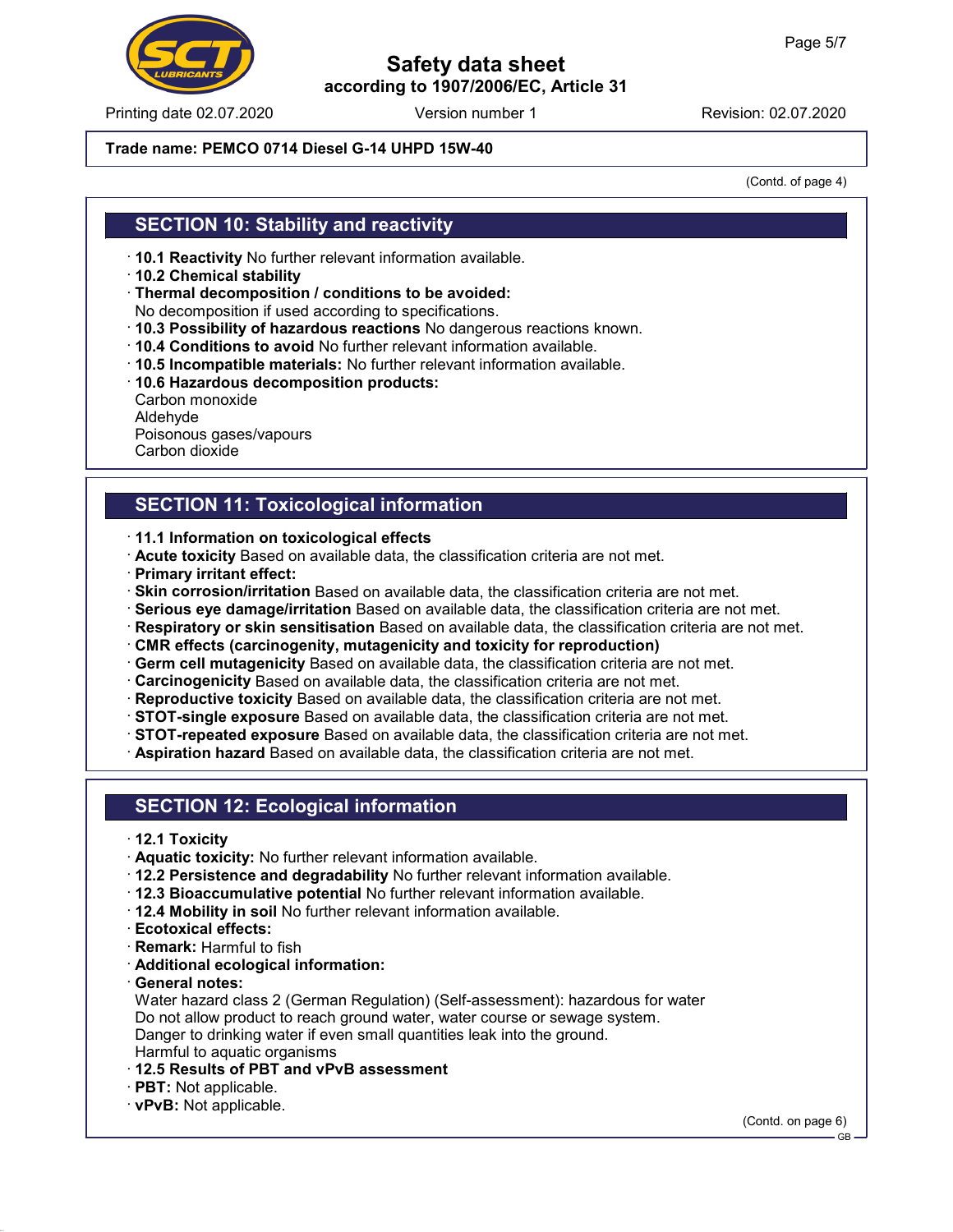Printing date 02.07.2020 **Revision: 02.07.2020** Version number 1

(Contd. of page 5)

Trade name: PEMCO 0714 Diesel G-14 UHPD 15W-40

· 12.6 Other adverse effects No further relevant information available.

# SECTION 13: Disposal considerations

· 13.1 Waste treatment methods

· Recommendation

Must not be disposed together with household garbage. Do not allow product to reach sewage system.

· European waste catalogue

HP14 Ecotoxic

· Uncleaned packaging:

· Recommendation: Disposal must be made according to official regulations.

## SECTION 14: Transport information

| · 14.1 UN-Number<br>· ADR, IMDG, IATA                                                                | not regulated   |  |
|------------------------------------------------------------------------------------------------------|-----------------|--|
| $\cdot$ 14.2 UN proper shipping name<br>· ADR, IMDG, IATA                                            | not regulated   |  |
| 14.3 Transport hazard class(es)                                                                      |                 |  |
| · ADR, ADN, IMDG, IATA<br>· Class                                                                    | not regulated   |  |
| $\cdot$ 14.4 Packing group<br>· ADR, IMDG, IATA                                                      | not regulated   |  |
| 14.5 Environmental hazards:                                                                          | Not applicable. |  |
| 14.6 Special precautions for user                                                                    | Not applicable. |  |
| 14.7 Transport in bulk according to Annex II of<br><b>Marpol and the IBC Code</b><br>Not applicable. |                 |  |
| $\cdot$ UN "Model Regulation":                                                                       | not regulated   |  |
|                                                                                                      |                 |  |

### SECTION 15: Regulatory information

· 15.1 Safety, health and environmental regulations/legislation specific for the substance or mixture

· Directive 2012/18/EU

· Named dangerous substances - ANNEX I None of the ingredients is listed.

· DIRECTIVE 2011/65/EU on the restriction of the use of certain hazardous substances in electrical and electronic equipment – Annex II

None of the ingredients is listed.

· 15.2 Chemical safety assessment: A Chemical Safety Assessment has not been carried out.

(Contd. on page 7)

GB